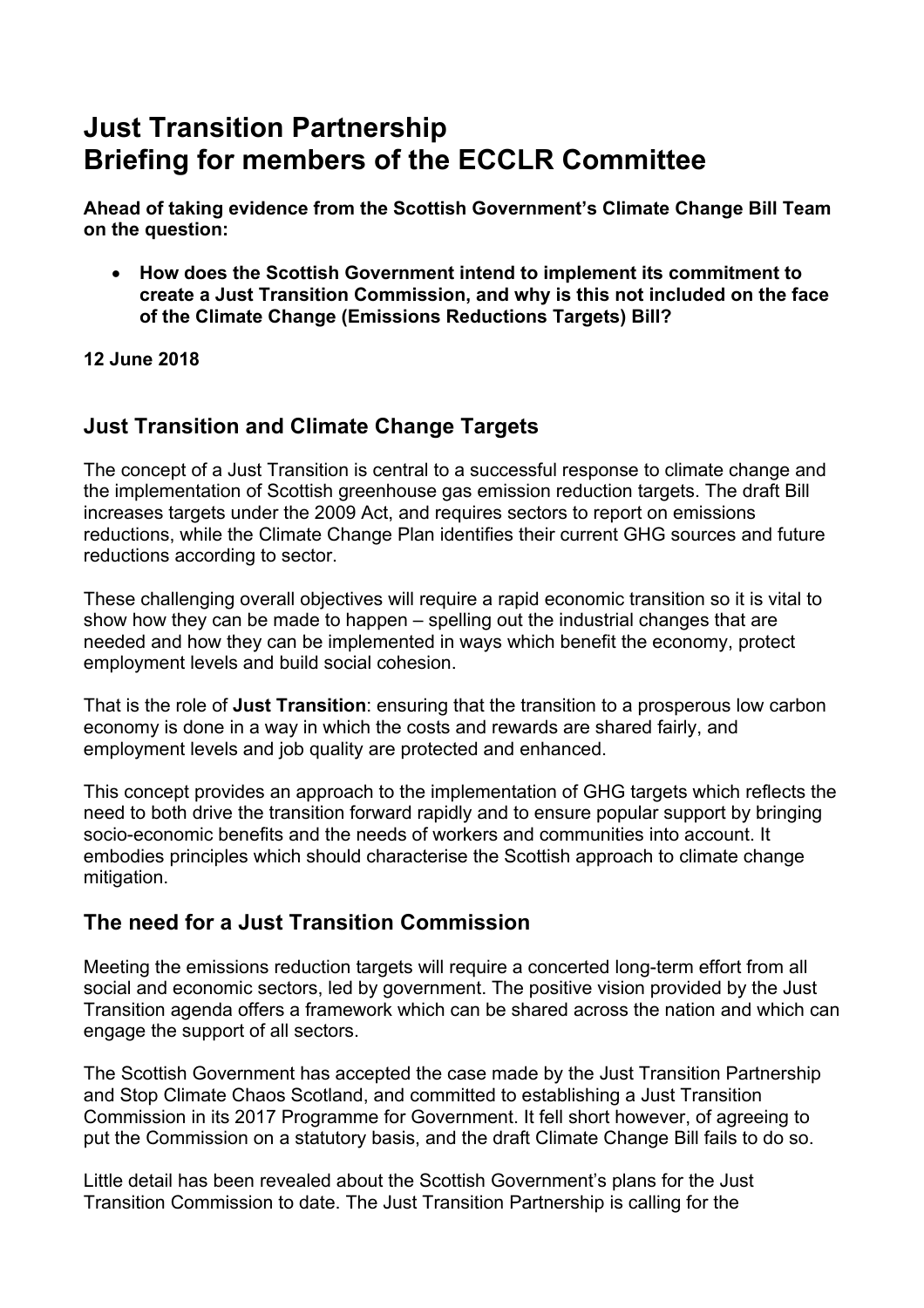Commission to advise Government on making the transition to a prosperous low-carbon economy in which the costs and rewards are shared fairly; and report on the measures put in place to ensure that livelihoods of workers and of communities are protected and social equity is enhanced. In addition it should play a central role in energising and facilitating these changes through:

- focusing attention on changes needed and doing them in socially just ways;
- securing widespread support through engagement with unions, employers and civil society;
- scrutinising and advising all of the actors and sectors involved.

Such a Commission could assist the Scottish Government in overcoming barriers, and engaging the active participation of workers, employers and civic society. For more on the Just Transition Partnership's proposals for the remit, functions and composition of the Just Transition Commission, see Annex 1.

## **Putting Just Transition in the Climate Change Bill**

The vital importance of the Just Transition approach to realising the transformation to a low carbon economy requires that the Climate Change Bill should enshrine it in a meaningful way. This means:

- including a commitment that a Just Transition approach will be applied to the creation of a low carbon economy, protecting livelihoods, enhancing social justice and contributing to a fairer and more equal Scotland;
- including reporting requirements on Just Transition in the Climate Change Plan i.e. on how proposals and policies will affect employment in different sectors, what measures will be put in place to support the transition of the workforce and related communities, the scale and sources of investment; and annually by Ministers on progress towards these;
- putting the Commission on a statutory basis in order to give it the status needed to carry out these functions effectively and help drive the changes needed, for the duration of the climate targets laid out in the Bill.

The Commission should report to Ministers, and its reports should also be laid before Parliament.

## **About the Just Transition Partnership**

The Just Transition Partnership was formed by Friends of the Earth Scotland and the STUC in 2016. Membership includes Unite Scotland, UNISON Scotland, UCU Scotland, CWU Scotland, PCS Scotland and WWF Scotland.

For further information contact:

Matthew Crighton, FoES, mcrighton@foe.scot Francis Stuart, STUC, fstuart@stuc.org.uk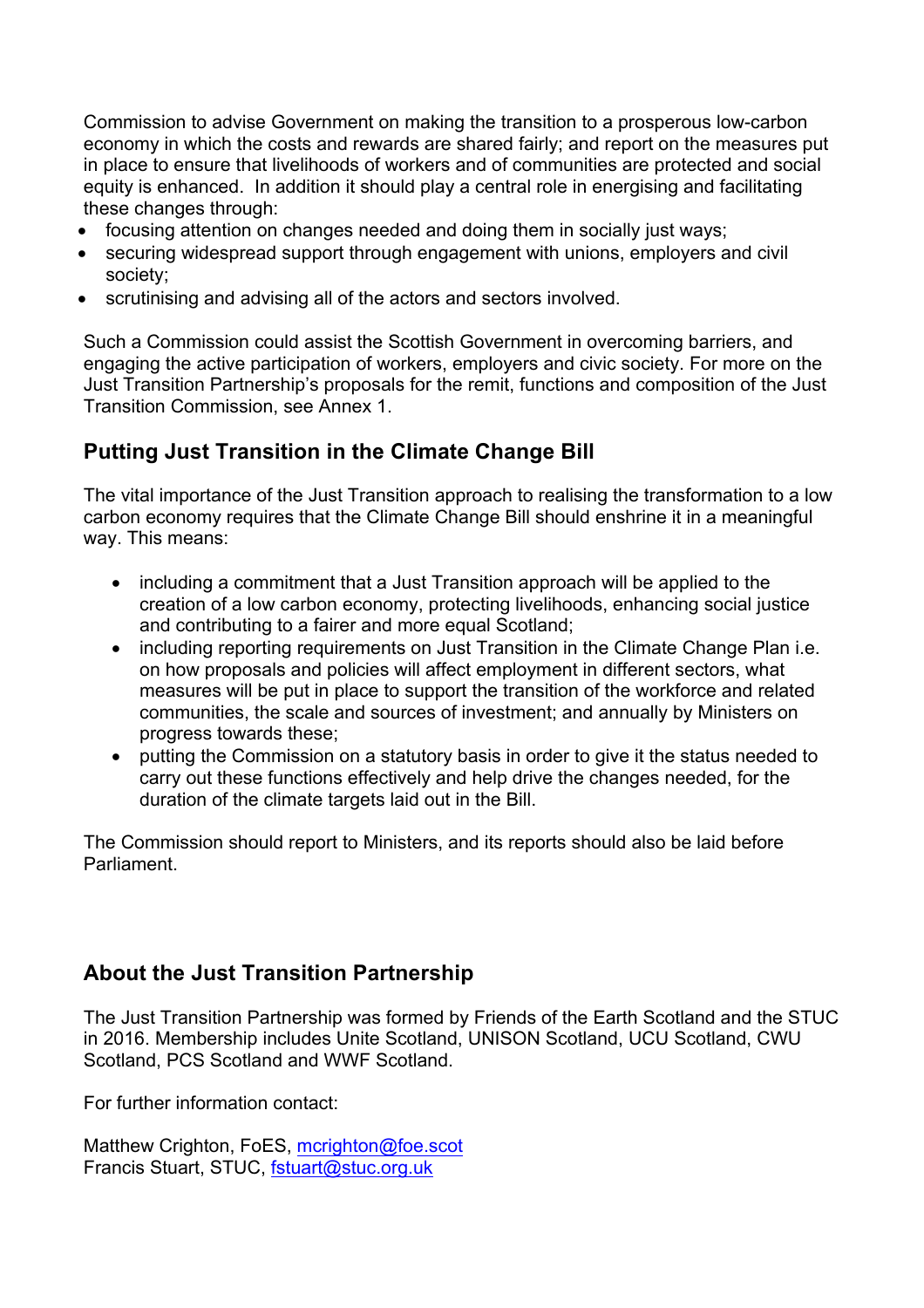**Annex 1 briefing on Proposals for the Just Transition Commission from the Just Transition Partnership** 

# **Just Transition Partnership**

# Proposals for the **The Just Transition Commission**

#### **March 2018**

The Scottish Government announced that it would set up a Just Transition Commission in its Programme for Government of September 2017. In creating a Just Transition Commission, it has an opportunity to set out a bold path for a radical and fair transformation of the Scottish economy, both moving towards eliminating greenhouse gas emissions and achieving greater social justice and environmental sustainability.

This document sets out the proposals concerning the Commission from the Just Transition Partnership, set up by the Scottish Trade Union Congress and Friends of the Earth Scotland in October 2016, and supported by Unite, UNISON Scotland, UCU Scotland, CWU, PCS and WWF Scotland.

## **Context**

The current targets for reducing greenhouse gas emissions are set in the Climate Change Act 2009; these will be updated and extended in the Climate Change Bill 2018 in light of the Paris Agreement and the scientific evidence upon which it is based, sending a clear signal to all stakeholders and to private enterprises and investors.

The rapid decarbonisation needed for Scotland's contribution to limits set in the Paris Agreement should not be made at the expense of the workforce in sectors which currently extract or depend on the use of fossil fuels. The UK has already experienced badlymanaged de-industrialisation which led to workers losing out and communities being left behind. Similarly, experience to date shows that the growth of renewable energy generation does not necessarily result in the creation of new manufacturing and engineering capacity and employment in Scotland.

Specific measures are needed to ensure that these benefits accrue. We need to put in place measures to ensure that building a low carbon economy results in a growth in employment which protects workers' livelihoods and creates a new industrial base. If planned and delivered in the right ways, achieving decarbonisation should also help deliver a fairer, greener country with better housing, cleaner transport, improved health and greater equity.

Therefore the Climate Change Bill should enshrine a commitment that the transition will be a Just Transition - that is, that the ways in which a low carbon economy will be achieved will protect livelihoods, enhance social justice and create a fairer and more equal Scotland. This will require substantial flows of investment into low-carbon infrastructure and enterprises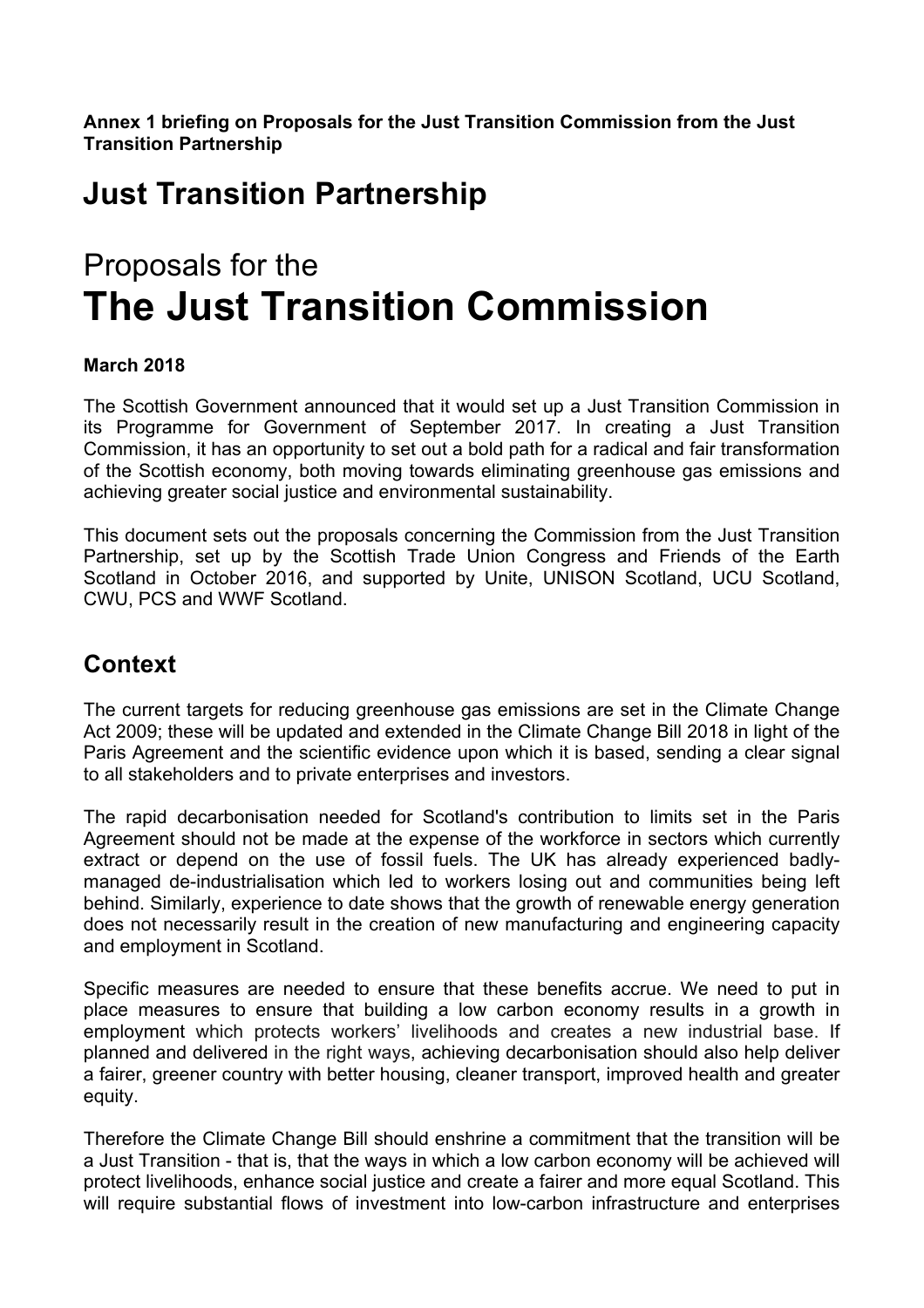and the conversion of existing industrial sectors, including through engagement of the workforce via collective bargaining. With the launch of the Commission, the Scottish Government should commit to developing robust plans which quantify the scale of the investments required for meeting emissions reduction targets and detail how their financing and delivery will be secured; and which consider the merits of increased public ownership in order to speed up and give direction to the transition.

To be effective, steps towards the governments' low carbon reduction objectives and a just transition will have to be integrated across all relevant parts of government. The objective should be included in the remit of the Scottish National Investment Bank and of a future Government-owned energy company; it should also be integrated into the Economic Strategy and the Energy Strategy. Just Transition should be incorporated into the Climate Change Plan, which should include specific measures and budget lines for supporting the transition of the workforce as well as appropriate performance indicators. The Just Transition should be a core theme of any future industrial strategy.

The Just Transition Commission should advise the Scottish Government on the transition to a prosperous low carbon economy in which the costs and rewards are shared fairly, and employment levels and job quality are protected and enhanced. In addition it can play a central role in energising and facilitating these changes through:

- focusing attention on what needs to be done and how it can be done in socially just ways;
- securing widespread and popular support through engagement with unions, employers and civil society;
- scrutinising and advising all of the actors involved, not just central government.

All sectors of society will have to play their part so it is important that the involvement of unions, workers and communities as well as enterprises becomes the norm.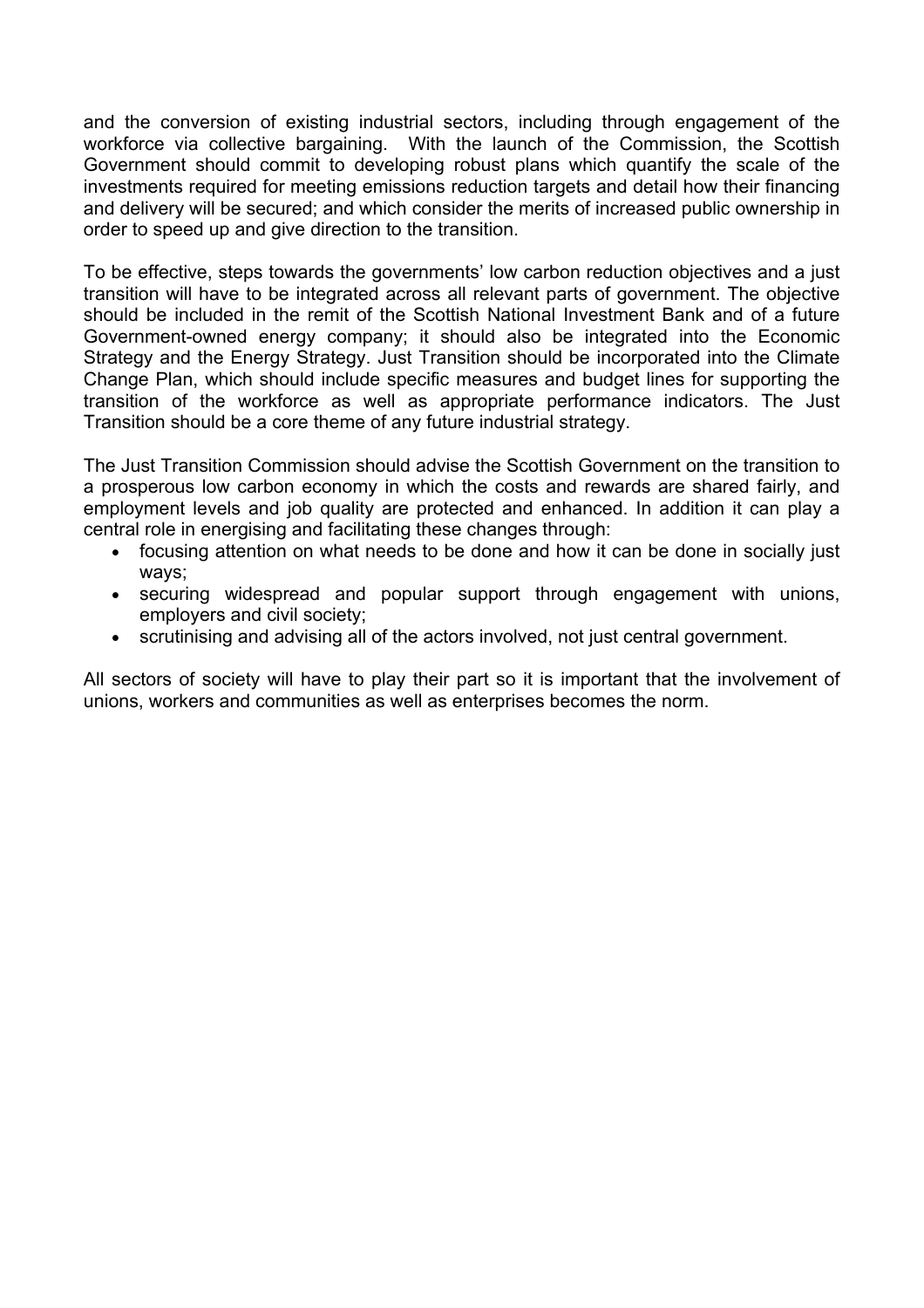## **Proposals for the Just Transition Commission**

## **Remit**

The Just Transition Commission should be given a remit which includes:-

- advising ministers on making the transition to a low carbon economy in which the costs and rewards are shared fairly
- reporting on and scrutiny of the measures put in place to ensure that livelihoods of workers and of communities are protected and social equity is enhanced.
- providing direction, leadership and strategic thought for Just Transition in Scotland, building on engagement with unions, workers and employers. In doing so it will support and enable the realisation of the Scottish Government's vision for a low carbon Scotland

The focus should be on transforming Scotland's whole economy through driving the transition to low carbon emissions, attending to jobs and job quality and the needs of workers and geographical communities – that is, on what needs to be done and how it can be done expeditiously and with a fair distribution of costs and benefits.

The Commission should be able to examine the plans and activities of all agencies whose actions are necessary for achievement of the Just Transition, and the extent to which they are integrated and joined-up. It should be empowered to make recommendations and advocate on behalf of the objectives of Just Transition. In order to prevent offshoring emissions production overseas, consider how to make the just transition to achieving the climate change targets without increasing consumption emissions

The principles of Just Transition should be enshrined in the Climate Change Bill which should also establish the remit of the Just Transition Commission. The time period of the work of the Commission should derive from the function of monitoring progress towards and achievement of emissions reductions targets under the Climate Change Bill.

## **Reporting**

The Commission should report to Scottish Ministers. In the current distribution of Ministerial portfolios we advocate that principle responsibility should lie jointly with the Cabinet Secretary for Economy, Jobs and Fair Work and the Cabinet Secretary for Climate Change, Environment and Land Reform.

Its reports should also be laid before Parliament and it should be able to give evidence to Parliamentary Committees. The Commission will produce both annual and one-off reports.

## **Functions/activities**

The Commission should be a fully independent body which can:-

- Advise Ministers on the transition to a prosperous low-carbon economy
- Investigate measures needed to achieve a Just Transition and actions taken in Scotland to implement them
- Report to Scottish Government, Scottish Parliament and to the Scottish public